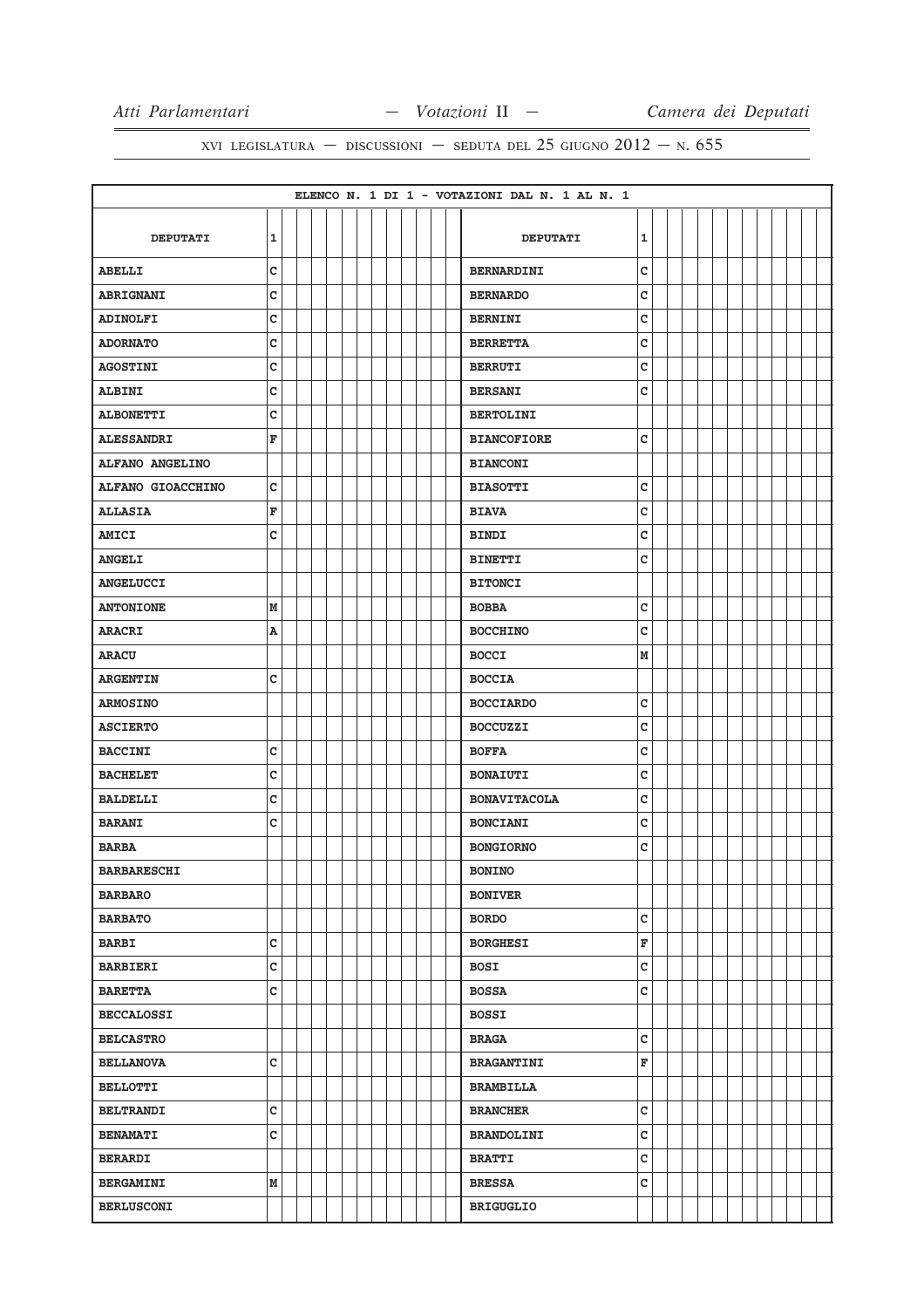|                        |              |  |  |  |  |  |  | ELENCO N. 1 DI 1 - VOTAZIONI DAL N. 1 AL N. 1 |   |  |  |  |  |  |
|------------------------|--------------|--|--|--|--|--|--|-----------------------------------------------|---|--|--|--|--|--|
|                        |              |  |  |  |  |  |  |                                               |   |  |  |  |  |  |
| <b>DEPUTATI</b>        | $\mathbf{1}$ |  |  |  |  |  |  | <b>DEPUTATI</b>                               | 1 |  |  |  |  |  |
| <b>BRUGGER</b>         | $\mathbf M$  |  |  |  |  |  |  | <b>CENTEMERO</b>                              | c |  |  |  |  |  |
| <b>BRUNETTA</b>        | A            |  |  |  |  |  |  | <b>CERA</b>                                   | c |  |  |  |  |  |
| <b>BRUNO</b>           | c            |  |  |  |  |  |  | <b>CERONI</b>                                 | c |  |  |  |  |  |
| <b>BUCCHINO</b>        | c            |  |  |  |  |  |  | <b>CESA</b>                                   | C |  |  |  |  |  |
| <b>BUONANNO</b>        | F            |  |  |  |  |  |  | <b>CESARIO</b>                                | c |  |  |  |  |  |
| <b>BUONFIGLIO</b>      | М            |  |  |  |  |  |  | <b>CESARO</b>                                 |   |  |  |  |  |  |
| <b>BURTONE</b>         | c            |  |  |  |  |  |  | <b>CHIAPPORI</b>                              |   |  |  |  |  |  |
| <b>BUTTIGLIONE</b>     | M            |  |  |  |  |  |  | <b>CICCANTI</b>                               | C |  |  |  |  |  |
| <b>CALABRIA</b>        | c            |  |  |  |  |  |  | <b>CICCHITTO</b>                              | c |  |  |  |  |  |
| <b>CALDERISI</b>       | C            |  |  |  |  |  |  | <b>CICCIOLI</b>                               |   |  |  |  |  |  |
| CALEARO CIMAN          |              |  |  |  |  |  |  | CICU                                          | C |  |  |  |  |  |
| <b>CALGARO</b>         |              |  |  |  |  |  |  | <b>CILLUFFO</b>                               |   |  |  |  |  |  |
| <b>CALLEGARI</b>       | F            |  |  |  |  |  |  | <b>CIMADORO</b>                               | F |  |  |  |  |  |
| <b>CALVISI</b>         | C            |  |  |  |  |  |  | CIRIELLI                                      | M |  |  |  |  |  |
| <b>CAMBURSANO</b>      | c            |  |  |  |  |  |  | <b>CIRIELLO</b>                               | c |  |  |  |  |  |
| <b>CANNELLA</b>        | c            |  |  |  |  |  |  | CODURELLI                                     | c |  |  |  |  |  |
| <b>CAPANO</b>          | c            |  |  |  |  |  |  | <b>COLANINNO</b>                              | C |  |  |  |  |  |
| <b>CAPARINI</b>        | M            |  |  |  |  |  |  | <b>COLOMBO</b>                                | C |  |  |  |  |  |
| CAPITANIO SANTOLINI    | c            |  |  |  |  |  |  | <b>COLUCCI</b>                                | C |  |  |  |  |  |
| <b>CAPODICASA</b>      |              |  |  |  |  |  |  | COMAROLI                                      |   |  |  |  |  |  |
| <b>CARDINALE</b>       | C            |  |  |  |  |  |  | <b>COMMERCIO</b>                              | M |  |  |  |  |  |
| <b>CARELLA</b>         | c            |  |  |  |  |  |  | <b>COMPAGNON</b>                              | C |  |  |  |  |  |
| <b>CARFAGNA</b>        | C            |  |  |  |  |  |  | <b>CONCIA</b>                                 | c |  |  |  |  |  |
| CARLUCCI               | c            |  |  |  |  |  |  | CONSIGLIO                                     | F |  |  |  |  |  |
| CARRA ENZO             | c            |  |  |  |  |  |  | <b>CONSOLO</b>                                | C |  |  |  |  |  |
| CARRA MARCO            | c            |  |  |  |  |  |  | CONTE GIANFRANCO                              | M |  |  |  |  |  |
| <b>CASERO</b>          | C            |  |  |  |  |  |  | <b>CONTE GIORGIO</b>                          |   |  |  |  |  |  |
| <b>CASINI</b>          |              |  |  |  |  |  |  | <b>CONTENTO</b>                               | c |  |  |  |  |  |
| <b>CASSINELLI</b>      |              |  |  |  |  |  |  | <b>CORSARO</b>                                |   |  |  |  |  |  |
| <b>CASTAGNETTI</b>     | М            |  |  |  |  |  |  | CORSINI                                       | M |  |  |  |  |  |
| <b>CASTELLANI</b>      | c            |  |  |  |  |  |  | <b>COSCIA</b>                                 | c |  |  |  |  |  |
| <b>CASTIELLO</b>       | c            |  |  |  |  |  |  | <b>COSENTINO</b>                              |   |  |  |  |  |  |
| <b>CATANOSO</b>        |              |  |  |  |  |  |  | <b>COSENZA</b>                                | c |  |  |  |  |  |
| <b>CATONE</b>          |              |  |  |  |  |  |  | <b>COSSIGA</b>                                | c |  |  |  |  |  |
| <b>CAUSI</b>           | c            |  |  |  |  |  |  | <b>COSTA</b>                                  | c |  |  |  |  |  |
| <b>CAVALLARO</b>       | c            |  |  |  |  |  |  | <b>CRAXI</b>                                  |   |  |  |  |  |  |
| <b>CAVALLOTTO</b>      | F            |  |  |  |  |  |  | CRIMI                                         | C |  |  |  |  |  |
| <b>CAZZOLA</b>         | c            |  |  |  |  |  |  | <b>CROLLA</b>                                 |   |  |  |  |  |  |
| <b>CECCACCI RUBINO</b> | c            |  |  |  |  |  |  | <b>CROSETTO</b>                               | A |  |  |  |  |  |
| <b>CENNI</b>           | c            |  |  |  |  |  |  | <b>CROSIO</b>                                 |   |  |  |  |  |  |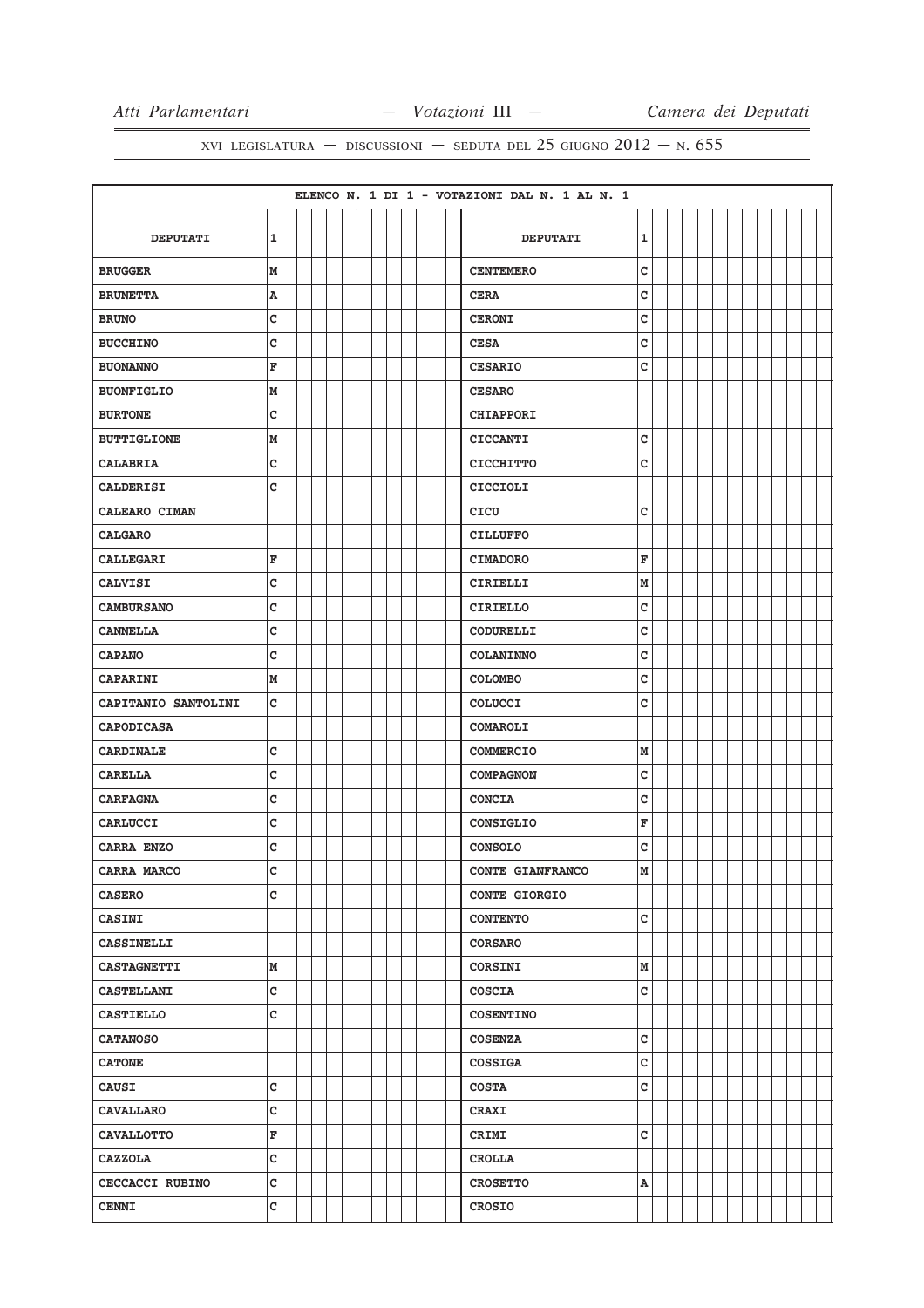| 1<br>1<br><b>DEPUTATI</b><br><b>DEPUTATI</b><br>C<br>с<br><b>CUOMO</b><br>DI VIRGILIO<br>C<br>F<br>DI VIZIA<br><b>CUPERLO</b><br>F<br>M<br><b>D'ALEMA</b><br><b>DONADI</b><br>с<br>M<br><b>D'ALESSANDRO</b><br><b>DOZZO</b><br>c<br>F<br>DAL LAGO<br><b>DUILIO</b><br>c<br>F<br>DAL MORO<br>DUSSIN<br>c<br>c<br><b>DAMIANO</b><br><b>ESPOSITO</b><br>F<br>F<br>D'AMICO<br><b>EVANGELISTI</b><br>c<br>D'ANNA<br><b>FABBRI</b><br>F<br>с<br><b>D'ANTONA</b><br><b>FABI</b><br>C<br>с<br><b>D'ANTONI</b><br><b>FADDA</b><br>$\, {\bf A}$<br>DE ANGELIS<br><b>FAENZI</b><br>c<br>M<br>DE BIASI<br><b>FALLICA</b><br>с<br>c<br>DE CAMILLIS<br><b>FARINA GIANNI</b><br>M<br>DE CORATO<br><b>FARINA RENATO</b><br>c<br>DE GIROLAMO<br>М<br><b>FARINA COSCIONI</b><br>c<br>c<br><b>DELFINO</b><br><b>FARINONE</b><br>C<br>M<br>DELLA VEDOVA<br><b>FAVA</b><br>F<br><b>DELL'ELCE</b><br><b>FAVIA</b><br>c<br>DEL TENNO<br>FEDI<br>с<br>F<br>DE LUCA<br><b>FEDRIGA</b><br>C<br>c<br>DE MICHELI<br><b>FERRANTI</b><br>c<br>c<br>DE NICHILO RIZZOLI<br><b>FERRARI</b><br>C<br>c<br>DE PASQUALE<br><b>FIANO</b><br>c<br>C<br>DE POLI<br><b>FIORIO</b><br>F<br>Ć<br><b>DESIDERATI</b><br><b>FIORONI</b><br>c<br>c<br><b>FITTO</b><br>DE TORRE<br>c<br>C<br>DI BIAGIO<br><b>FLUVI</b><br>c<br>DI CAGNO ABBRESCIA<br><b>FOGLIARDI</b><br>C<br>$\mathbf F$<br>DI CATERINA<br><b>FOGLIATO</b><br>F<br><b>DI CENTA</b><br><b>FOLLEGOT</b><br>c<br>F<br>DI GIUSEPPE<br>FONTANA GREGORIO<br>c<br>$\mathtt{C}$<br><b>DIMA</b><br>FONTANA VINCENZO ANTO.<br>c<br>c<br><b>D'INCECCO</b><br><b>FONTANELLI</b><br>C<br>F<br>DIONISI<br><b>FORCOLIN</b><br>c<br><b>DI PIETRO</b><br><b>FORMICHELLA</b><br>D'IPPOLITO VITALE<br><b>FORMISANO ANIELLO</b><br>$\mathbf{C}$<br>F<br>FORMISANO ANNA TERESA<br>DI STANISLAO<br>c<br><b>DISTASO</b><br>FOTI ANTONINO |                |  |  |  |  |  |  | ELENCO N. 1 DI 1 - VOTAZIONI DAL N. 1 AL N. 1 |   |  |  |  |  |  |
|------------------------------------------------------------------------------------------------------------------------------------------------------------------------------------------------------------------------------------------------------------------------------------------------------------------------------------------------------------------------------------------------------------------------------------------------------------------------------------------------------------------------------------------------------------------------------------------------------------------------------------------------------------------------------------------------------------------------------------------------------------------------------------------------------------------------------------------------------------------------------------------------------------------------------------------------------------------------------------------------------------------------------------------------------------------------------------------------------------------------------------------------------------------------------------------------------------------------------------------------------------------------------------------------------------------------------------------------------------------------------------------------------------------------------------------------------------------------------------------------------------------------------------------------------------------------------------------------------------------------------------------------------------------------------------------------------------------------------------------------------------------------------------------------------------------------------------|----------------|--|--|--|--|--|--|-----------------------------------------------|---|--|--|--|--|--|
|                                                                                                                                                                                                                                                                                                                                                                                                                                                                                                                                                                                                                                                                                                                                                                                                                                                                                                                                                                                                                                                                                                                                                                                                                                                                                                                                                                                                                                                                                                                                                                                                                                                                                                                                                                                                                                    |                |  |  |  |  |  |  |                                               |   |  |  |  |  |  |
|                                                                                                                                                                                                                                                                                                                                                                                                                                                                                                                                                                                                                                                                                                                                                                                                                                                                                                                                                                                                                                                                                                                                                                                                                                                                                                                                                                                                                                                                                                                                                                                                                                                                                                                                                                                                                                    |                |  |  |  |  |  |  |                                               |   |  |  |  |  |  |
|                                                                                                                                                                                                                                                                                                                                                                                                                                                                                                                                                                                                                                                                                                                                                                                                                                                                                                                                                                                                                                                                                                                                                                                                                                                                                                                                                                                                                                                                                                                                                                                                                                                                                                                                                                                                                                    |                |  |  |  |  |  |  |                                               |   |  |  |  |  |  |
|                                                                                                                                                                                                                                                                                                                                                                                                                                                                                                                                                                                                                                                                                                                                                                                                                                                                                                                                                                                                                                                                                                                                                                                                                                                                                                                                                                                                                                                                                                                                                                                                                                                                                                                                                                                                                                    |                |  |  |  |  |  |  |                                               |   |  |  |  |  |  |
|                                                                                                                                                                                                                                                                                                                                                                                                                                                                                                                                                                                                                                                                                                                                                                                                                                                                                                                                                                                                                                                                                                                                                                                                                                                                                                                                                                                                                                                                                                                                                                                                                                                                                                                                                                                                                                    |                |  |  |  |  |  |  |                                               |   |  |  |  |  |  |
|                                                                                                                                                                                                                                                                                                                                                                                                                                                                                                                                                                                                                                                                                                                                                                                                                                                                                                                                                                                                                                                                                                                                                                                                                                                                                                                                                                                                                                                                                                                                                                                                                                                                                                                                                                                                                                    |                |  |  |  |  |  |  |                                               |   |  |  |  |  |  |
|                                                                                                                                                                                                                                                                                                                                                                                                                                                                                                                                                                                                                                                                                                                                                                                                                                                                                                                                                                                                                                                                                                                                                                                                                                                                                                                                                                                                                                                                                                                                                                                                                                                                                                                                                                                                                                    |                |  |  |  |  |  |  |                                               |   |  |  |  |  |  |
|                                                                                                                                                                                                                                                                                                                                                                                                                                                                                                                                                                                                                                                                                                                                                                                                                                                                                                                                                                                                                                                                                                                                                                                                                                                                                                                                                                                                                                                                                                                                                                                                                                                                                                                                                                                                                                    |                |  |  |  |  |  |  |                                               |   |  |  |  |  |  |
|                                                                                                                                                                                                                                                                                                                                                                                                                                                                                                                                                                                                                                                                                                                                                                                                                                                                                                                                                                                                                                                                                                                                                                                                                                                                                                                                                                                                                                                                                                                                                                                                                                                                                                                                                                                                                                    |                |  |  |  |  |  |  |                                               |   |  |  |  |  |  |
|                                                                                                                                                                                                                                                                                                                                                                                                                                                                                                                                                                                                                                                                                                                                                                                                                                                                                                                                                                                                                                                                                                                                                                                                                                                                                                                                                                                                                                                                                                                                                                                                                                                                                                                                                                                                                                    |                |  |  |  |  |  |  |                                               |   |  |  |  |  |  |
|                                                                                                                                                                                                                                                                                                                                                                                                                                                                                                                                                                                                                                                                                                                                                                                                                                                                                                                                                                                                                                                                                                                                                                                                                                                                                                                                                                                                                                                                                                                                                                                                                                                                                                                                                                                                                                    |                |  |  |  |  |  |  |                                               |   |  |  |  |  |  |
|                                                                                                                                                                                                                                                                                                                                                                                                                                                                                                                                                                                                                                                                                                                                                                                                                                                                                                                                                                                                                                                                                                                                                                                                                                                                                                                                                                                                                                                                                                                                                                                                                                                                                                                                                                                                                                    |                |  |  |  |  |  |  |                                               |   |  |  |  |  |  |
|                                                                                                                                                                                                                                                                                                                                                                                                                                                                                                                                                                                                                                                                                                                                                                                                                                                                                                                                                                                                                                                                                                                                                                                                                                                                                                                                                                                                                                                                                                                                                                                                                                                                                                                                                                                                                                    |                |  |  |  |  |  |  |                                               |   |  |  |  |  |  |
|                                                                                                                                                                                                                                                                                                                                                                                                                                                                                                                                                                                                                                                                                                                                                                                                                                                                                                                                                                                                                                                                                                                                                                                                                                                                                                                                                                                                                                                                                                                                                                                                                                                                                                                                                                                                                                    |                |  |  |  |  |  |  |                                               |   |  |  |  |  |  |
|                                                                                                                                                                                                                                                                                                                                                                                                                                                                                                                                                                                                                                                                                                                                                                                                                                                                                                                                                                                                                                                                                                                                                                                                                                                                                                                                                                                                                                                                                                                                                                                                                                                                                                                                                                                                                                    |                |  |  |  |  |  |  |                                               |   |  |  |  |  |  |
|                                                                                                                                                                                                                                                                                                                                                                                                                                                                                                                                                                                                                                                                                                                                                                                                                                                                                                                                                                                                                                                                                                                                                                                                                                                                                                                                                                                                                                                                                                                                                                                                                                                                                                                                                                                                                                    |                |  |  |  |  |  |  |                                               |   |  |  |  |  |  |
|                                                                                                                                                                                                                                                                                                                                                                                                                                                                                                                                                                                                                                                                                                                                                                                                                                                                                                                                                                                                                                                                                                                                                                                                                                                                                                                                                                                                                                                                                                                                                                                                                                                                                                                                                                                                                                    |                |  |  |  |  |  |  |                                               |   |  |  |  |  |  |
|                                                                                                                                                                                                                                                                                                                                                                                                                                                                                                                                                                                                                                                                                                                                                                                                                                                                                                                                                                                                                                                                                                                                                                                                                                                                                                                                                                                                                                                                                                                                                                                                                                                                                                                                                                                                                                    |                |  |  |  |  |  |  |                                               |   |  |  |  |  |  |
|                                                                                                                                                                                                                                                                                                                                                                                                                                                                                                                                                                                                                                                                                                                                                                                                                                                                                                                                                                                                                                                                                                                                                                                                                                                                                                                                                                                                                                                                                                                                                                                                                                                                                                                                                                                                                                    |                |  |  |  |  |  |  |                                               |   |  |  |  |  |  |
|                                                                                                                                                                                                                                                                                                                                                                                                                                                                                                                                                                                                                                                                                                                                                                                                                                                                                                                                                                                                                                                                                                                                                                                                                                                                                                                                                                                                                                                                                                                                                                                                                                                                                                                                                                                                                                    |                |  |  |  |  |  |  |                                               |   |  |  |  |  |  |
|                                                                                                                                                                                                                                                                                                                                                                                                                                                                                                                                                                                                                                                                                                                                                                                                                                                                                                                                                                                                                                                                                                                                                                                                                                                                                                                                                                                                                                                                                                                                                                                                                                                                                                                                                                                                                                    |                |  |  |  |  |  |  |                                               |   |  |  |  |  |  |
|                                                                                                                                                                                                                                                                                                                                                                                                                                                                                                                                                                                                                                                                                                                                                                                                                                                                                                                                                                                                                                                                                                                                                                                                                                                                                                                                                                                                                                                                                                                                                                                                                                                                                                                                                                                                                                    |                |  |  |  |  |  |  |                                               |   |  |  |  |  |  |
|                                                                                                                                                                                                                                                                                                                                                                                                                                                                                                                                                                                                                                                                                                                                                                                                                                                                                                                                                                                                                                                                                                                                                                                                                                                                                                                                                                                                                                                                                                                                                                                                                                                                                                                                                                                                                                    |                |  |  |  |  |  |  |                                               |   |  |  |  |  |  |
|                                                                                                                                                                                                                                                                                                                                                                                                                                                                                                                                                                                                                                                                                                                                                                                                                                                                                                                                                                                                                                                                                                                                                                                                                                                                                                                                                                                                                                                                                                                                                                                                                                                                                                                                                                                                                                    |                |  |  |  |  |  |  |                                               |   |  |  |  |  |  |
|                                                                                                                                                                                                                                                                                                                                                                                                                                                                                                                                                                                                                                                                                                                                                                                                                                                                                                                                                                                                                                                                                                                                                                                                                                                                                                                                                                                                                                                                                                                                                                                                                                                                                                                                                                                                                                    |                |  |  |  |  |  |  |                                               |   |  |  |  |  |  |
|                                                                                                                                                                                                                                                                                                                                                                                                                                                                                                                                                                                                                                                                                                                                                                                                                                                                                                                                                                                                                                                                                                                                                                                                                                                                                                                                                                                                                                                                                                                                                                                                                                                                                                                                                                                                                                    |                |  |  |  |  |  |  |                                               |   |  |  |  |  |  |
|                                                                                                                                                                                                                                                                                                                                                                                                                                                                                                                                                                                                                                                                                                                                                                                                                                                                                                                                                                                                                                                                                                                                                                                                                                                                                                                                                                                                                                                                                                                                                                                                                                                                                                                                                                                                                                    |                |  |  |  |  |  |  |                                               |   |  |  |  |  |  |
|                                                                                                                                                                                                                                                                                                                                                                                                                                                                                                                                                                                                                                                                                                                                                                                                                                                                                                                                                                                                                                                                                                                                                                                                                                                                                                                                                                                                                                                                                                                                                                                                                                                                                                                                                                                                                                    |                |  |  |  |  |  |  |                                               |   |  |  |  |  |  |
|                                                                                                                                                                                                                                                                                                                                                                                                                                                                                                                                                                                                                                                                                                                                                                                                                                                                                                                                                                                                                                                                                                                                                                                                                                                                                                                                                                                                                                                                                                                                                                                                                                                                                                                                                                                                                                    |                |  |  |  |  |  |  |                                               |   |  |  |  |  |  |
|                                                                                                                                                                                                                                                                                                                                                                                                                                                                                                                                                                                                                                                                                                                                                                                                                                                                                                                                                                                                                                                                                                                                                                                                                                                                                                                                                                                                                                                                                                                                                                                                                                                                                                                                                                                                                                    |                |  |  |  |  |  |  |                                               |   |  |  |  |  |  |
|                                                                                                                                                                                                                                                                                                                                                                                                                                                                                                                                                                                                                                                                                                                                                                                                                                                                                                                                                                                                                                                                                                                                                                                                                                                                                                                                                                                                                                                                                                                                                                                                                                                                                                                                                                                                                                    |                |  |  |  |  |  |  |                                               |   |  |  |  |  |  |
|                                                                                                                                                                                                                                                                                                                                                                                                                                                                                                                                                                                                                                                                                                                                                                                                                                                                                                                                                                                                                                                                                                                                                                                                                                                                                                                                                                                                                                                                                                                                                                                                                                                                                                                                                                                                                                    |                |  |  |  |  |  |  |                                               |   |  |  |  |  |  |
|                                                                                                                                                                                                                                                                                                                                                                                                                                                                                                                                                                                                                                                                                                                                                                                                                                                                                                                                                                                                                                                                                                                                                                                                                                                                                                                                                                                                                                                                                                                                                                                                                                                                                                                                                                                                                                    |                |  |  |  |  |  |  |                                               |   |  |  |  |  |  |
|                                                                                                                                                                                                                                                                                                                                                                                                                                                                                                                                                                                                                                                                                                                                                                                                                                                                                                                                                                                                                                                                                                                                                                                                                                                                                                                                                                                                                                                                                                                                                                                                                                                                                                                                                                                                                                    |                |  |  |  |  |  |  |                                               |   |  |  |  |  |  |
|                                                                                                                                                                                                                                                                                                                                                                                                                                                                                                                                                                                                                                                                                                                                                                                                                                                                                                                                                                                                                                                                                                                                                                                                                                                                                                                                                                                                                                                                                                                                                                                                                                                                                                                                                                                                                                    |                |  |  |  |  |  |  |                                               |   |  |  |  |  |  |
|                                                                                                                                                                                                                                                                                                                                                                                                                                                                                                                                                                                                                                                                                                                                                                                                                                                                                                                                                                                                                                                                                                                                                                                                                                                                                                                                                                                                                                                                                                                                                                                                                                                                                                                                                                                                                                    |                |  |  |  |  |  |  |                                               |   |  |  |  |  |  |
|                                                                                                                                                                                                                                                                                                                                                                                                                                                                                                                                                                                                                                                                                                                                                                                                                                                                                                                                                                                                                                                                                                                                                                                                                                                                                                                                                                                                                                                                                                                                                                                                                                                                                                                                                                                                                                    |                |  |  |  |  |  |  |                                               |   |  |  |  |  |  |
|                                                                                                                                                                                                                                                                                                                                                                                                                                                                                                                                                                                                                                                                                                                                                                                                                                                                                                                                                                                                                                                                                                                                                                                                                                                                                                                                                                                                                                                                                                                                                                                                                                                                                                                                                                                                                                    |                |  |  |  |  |  |  |                                               |   |  |  |  |  |  |
|                                                                                                                                                                                                                                                                                                                                                                                                                                                                                                                                                                                                                                                                                                                                                                                                                                                                                                                                                                                                                                                                                                                                                                                                                                                                                                                                                                                                                                                                                                                                                                                                                                                                                                                                                                                                                                    |                |  |  |  |  |  |  |                                               |   |  |  |  |  |  |
|                                                                                                                                                                                                                                                                                                                                                                                                                                                                                                                                                                                                                                                                                                                                                                                                                                                                                                                                                                                                                                                                                                                                                                                                                                                                                                                                                                                                                                                                                                                                                                                                                                                                                                                                                                                                                                    |                |  |  |  |  |  |  |                                               |   |  |  |  |  |  |
|                                                                                                                                                                                                                                                                                                                                                                                                                                                                                                                                                                                                                                                                                                                                                                                                                                                                                                                                                                                                                                                                                                                                                                                                                                                                                                                                                                                                                                                                                                                                                                                                                                                                                                                                                                                                                                    |                |  |  |  |  |  |  |                                               |   |  |  |  |  |  |
|                                                                                                                                                                                                                                                                                                                                                                                                                                                                                                                                                                                                                                                                                                                                                                                                                                                                                                                                                                                                                                                                                                                                                                                                                                                                                                                                                                                                                                                                                                                                                                                                                                                                                                                                                                                                                                    | <b>DIVELLA</b> |  |  |  |  |  |  | <b>FOTI TOMMASO</b>                           | М |  |  |  |  |  |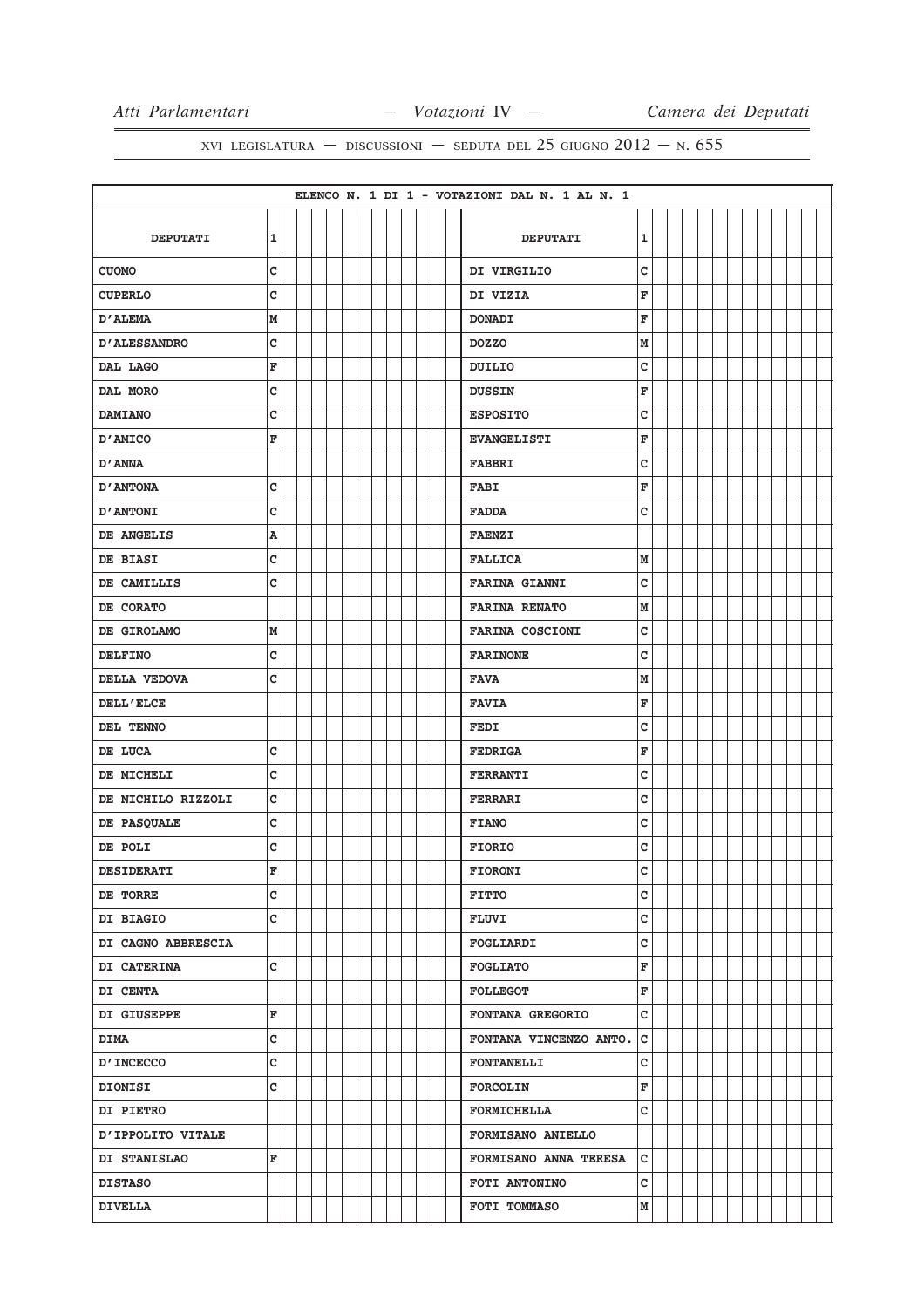|                          |                         |  |  |  |  |  |  | ELENCO N. 1 DI 1 - VOTAZIONI DAL N. 1 AL N. 1 |              |  |  |  |  |  |
|--------------------------|-------------------------|--|--|--|--|--|--|-----------------------------------------------|--------------|--|--|--|--|--|
|                          |                         |  |  |  |  |  |  |                                               |              |  |  |  |  |  |
| <b>DEPUTATI</b>          | 1                       |  |  |  |  |  |  | <b>DEPUTATI</b>                               | ${\bf 1}$    |  |  |  |  |  |
| <b>FRANCESCHINI</b>      | $\mathbf{C}$            |  |  |  |  |  |  | <b>GOISIS</b>                                 | F            |  |  |  |  |  |
| <b>FRASSINETTI</b>       | c                       |  |  |  |  |  |  | <b>GOLFO</b>                                  | C            |  |  |  |  |  |
| <b>FRATTINI</b>          | C                       |  |  |  |  |  |  | <b>GOTTARDO</b>                               | c            |  |  |  |  |  |
| <b>FRONER</b>            | C                       |  |  |  |  |  |  | GOZI                                          | C            |  |  |  |  |  |
| <b>FUCCI</b>             | c                       |  |  |  |  |  |  | <b>GRANATA</b>                                |              |  |  |  |  |  |
| <b>FUGATTI</b>           | F                       |  |  |  |  |  |  | <b>GRASSANO</b>                               |              |  |  |  |  |  |
| <b>GAGLIONE</b>          |                         |  |  |  |  |  |  | <b>GRASSI</b>                                 | C            |  |  |  |  |  |
| <b>GALATI</b>            |                         |  |  |  |  |  |  | <b>GRAZIANO</b>                               | $\mathtt{C}$ |  |  |  |  |  |
| <b>GALLETTI</b>          | c                       |  |  |  |  |  |  | <b>GRIMALDI</b>                               |              |  |  |  |  |  |
| <b>GALLI</b>             |                         |  |  |  |  |  |  | GRIMOLDI                                      | M            |  |  |  |  |  |
| <b>GARAGNANI</b>         | C                       |  |  |  |  |  |  | <b>GUZZANTI</b>                               | M            |  |  |  |  |  |
| <b>GARAVINI</b>          | C                       |  |  |  |  |  |  | <b>HOLZMANN</b>                               |              |  |  |  |  |  |
| <b>GAROFALO</b>          | c                       |  |  |  |  |  |  | <b>IANNACCONE</b>                             | F            |  |  |  |  |  |
| <b>GAROFANI</b>          | C                       |  |  |  |  |  |  | <b>IANNARILLI</b>                             | C            |  |  |  |  |  |
| <b>GASBARRA</b>          | $\mathbf{C}$            |  |  |  |  |  |  | <b>IANNUZZI</b>                               | $\mathtt{C}$ |  |  |  |  |  |
| <b>GATTI</b>             | c                       |  |  |  |  |  |  | <b>IAPICCA</b>                                |              |  |  |  |  |  |
| <b>GAVA</b>              |                         |  |  |  |  |  |  | <b>ISIDORI</b>                                | F            |  |  |  |  |  |
| <b>GELMINI</b>           | C                       |  |  |  |  |  |  | <b>JANNONE</b>                                | M            |  |  |  |  |  |
| <b>GENOVESE</b>          | C                       |  |  |  |  |  |  | <b>LABOCCETTA</b>                             |              |  |  |  |  |  |
| <b>GENTILONI SILVERI</b> | C                       |  |  |  |  |  |  | <b>LAFFRANCO</b>                              |              |  |  |  |  |  |
| <b>GERMANA'</b>          |                         |  |  |  |  |  |  | LA FORGIA                                     | C            |  |  |  |  |  |
| <b>GHEDINI</b>           |                         |  |  |  |  |  |  | LAGANA' FORTUGNO                              | $\mathbf C$  |  |  |  |  |  |
| <b>GHIGLIA</b>           | с                       |  |  |  |  |  |  | <b>LAINATI</b>                                | c            |  |  |  |  |  |
| <b>GHIZZONI</b>          | C                       |  |  |  |  |  |  | LA LOGGIA                                     | c            |  |  |  |  |  |
| <b>GIACHETTI</b>         | C                       |  |  |  |  |  |  | <b>LA MALFA</b>                               |              |  |  |  |  |  |
| <b>GIACOMELLI</b>        | C                       |  |  |  |  |  |  | <b>LAMORTE</b>                                | c            |  |  |  |  |  |
| <b>GIACOMONI</b>         | C                       |  |  |  |  |  |  | <b>LANDOLFI</b>                               |              |  |  |  |  |  |
| <b>GIAMMANCO</b>         |                         |  |  |  |  |  |  | <b>LANZARIN</b>                               | F            |  |  |  |  |  |
| <b>GIANNI</b>            | c                       |  |  |  |  |  |  | <b>LANZILLOTTA</b>                            | $\mathtt{c}$ |  |  |  |  |  |
| <b>GIBIINO</b>           |                         |  |  |  |  |  |  | <b>LARATTA</b>                                | $\mathtt{C}$ |  |  |  |  |  |
| <b>GIDONI</b>            | $\overline{\mathbf{F}}$ |  |  |  |  |  |  | <b>LA RUSSA</b>                               |              |  |  |  |  |  |
| <b>GINEFRA</b>           | c                       |  |  |  |  |  |  | <b>LAZZARI</b>                                |              |  |  |  |  |  |
| <b>GINOBLE</b>           | c                       |  |  |  |  |  |  | <b>LEHNER</b>                                 | $\mathtt{C}$ |  |  |  |  |  |
| GIORGETTI ALBERTO        |                         |  |  |  |  |  |  | <b>LENZI</b>                                  | $\mathtt{C}$ |  |  |  |  |  |
| GIORGETTI GIANCARLO      | М                       |  |  |  |  |  |  | LEO                                           |              |  |  |  |  |  |
| <b>GIOVANELLI</b>        | c                       |  |  |  |  |  |  | <b>LEONE</b>                                  | $\mathtt{C}$ |  |  |  |  |  |
| <b>GIRLANDA</b>          |                         |  |  |  |  |  |  | LETTA                                         | $\mathtt{C}$ |  |  |  |  |  |
| GIRO                     | C                       |  |  |  |  |  |  | <b>LEVI</b>                                   | $\mathtt{C}$ |  |  |  |  |  |
| GIULIETTI                |                         |  |  |  |  |  |  | LIBE'                                         | $\mathtt{C}$ |  |  |  |  |  |
| <b>GNECCHI</b>           | C                       |  |  |  |  |  |  | LISI                                          | $\mathtt{C}$ |  |  |  |  |  |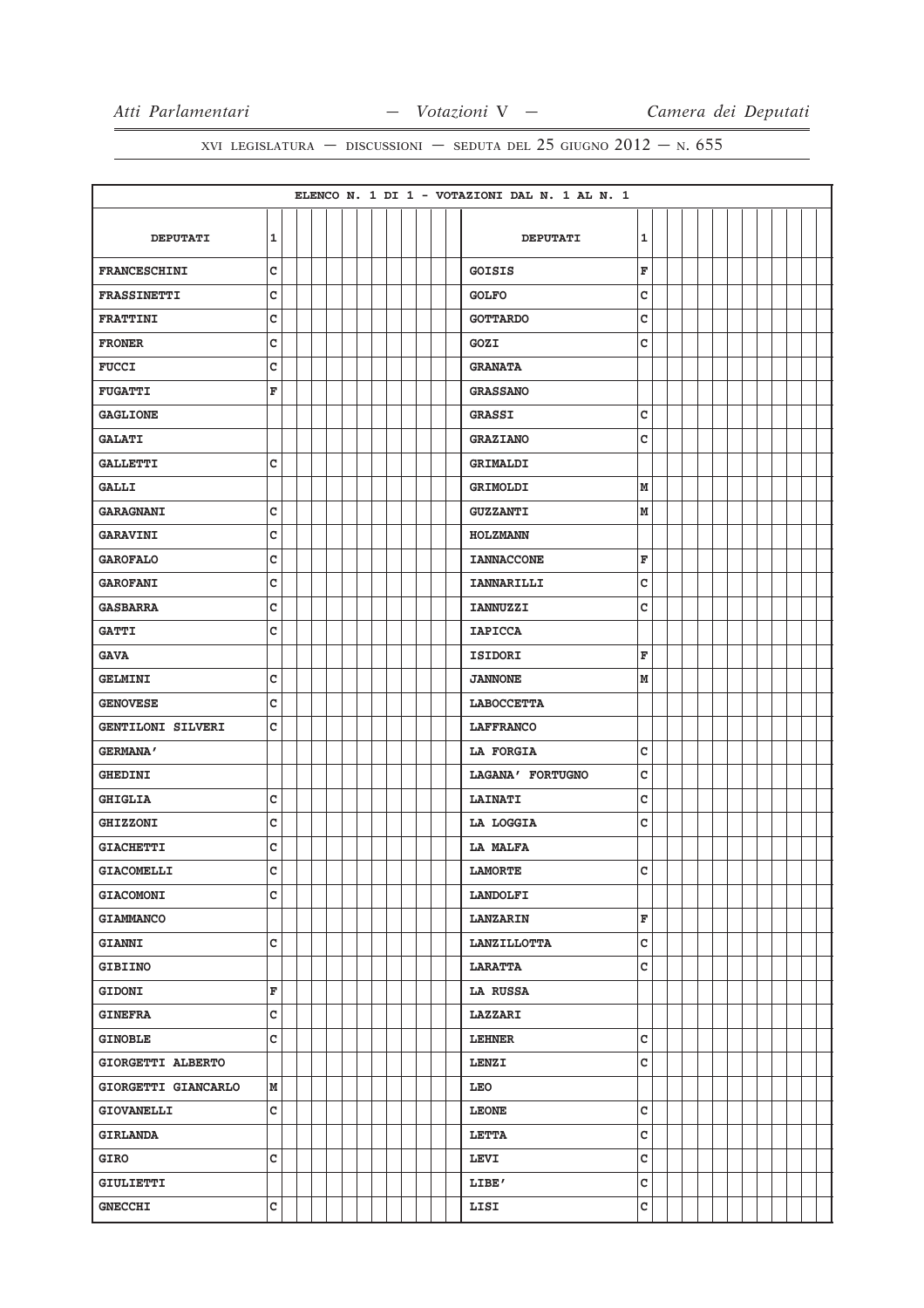|                   |                |  |  |  |  |  |  | ELENCO N. 1 DI 1 - VOTAZIONI DAL N. 1 AL N. 1 |   |  |  |  |  |  |
|-------------------|----------------|--|--|--|--|--|--|-----------------------------------------------|---|--|--|--|--|--|
|                   |                |  |  |  |  |  |  |                                               |   |  |  |  |  |  |
| <b>DEPUTATI</b>   | 1              |  |  |  |  |  |  | <b>DEPUTATI</b>                               | 1 |  |  |  |  |  |
| LOLLI             | C              |  |  |  |  |  |  | <b>MARTINO ANTONIO</b>                        | C |  |  |  |  |  |
| <b>LOMBARDO</b>   | M              |  |  |  |  |  |  | MARTINO PIERDOMENICO                          | c |  |  |  |  |  |
| LO MONTE          |                |  |  |  |  |  |  | <b>MASTROMAURO</b>                            |   |  |  |  |  |  |
| LO MORO           | с              |  |  |  |  |  |  | <b>MATTESINI</b>                              | c |  |  |  |  |  |
| LO PRESTI         | c              |  |  |  |  |  |  | <b>MAZZARELLA</b>                             | c |  |  |  |  |  |
| <b>LORENZIN</b>   | C              |  |  |  |  |  |  | <b>MAZZOCCHI</b>                              | C |  |  |  |  |  |
| <b>LOSACCO</b>    | c              |  |  |  |  |  |  | <b>MAZZONI</b>                                | C |  |  |  |  |  |
| <b>LOVELLI</b>    | C              |  |  |  |  |  |  | <b>MAZZUCA</b>                                | C |  |  |  |  |  |
| LUCA'             | C              |  |  |  |  |  |  | <b>MECACCI</b>                                | c |  |  |  |  |  |
| LULLI             | c              |  |  |  |  |  |  | <b>MELANDRI</b>                               | c |  |  |  |  |  |
| LUNARDI           | C              |  |  |  |  |  |  | <b>MELCHIORRE</b>                             | M |  |  |  |  |  |
| <b>LUONGO</b>     |                |  |  |  |  |  |  | MELIS                                         | c |  |  |  |  |  |
| LUPI              | M              |  |  |  |  |  |  | <b>MELONI</b>                                 | C |  |  |  |  |  |
| <b>LUSETTI</b>    | c              |  |  |  |  |  |  | <b>MENIA</b>                                  | C |  |  |  |  |  |
| <b>LUSSANA</b>    | F              |  |  |  |  |  |  | <b>MEREU</b>                                  | c |  |  |  |  |  |
| <b>MADIA</b>      | C              |  |  |  |  |  |  | <b>MERLO GIORGIO</b>                          | c |  |  |  |  |  |
| <b>MAGGIONI</b>   | F              |  |  |  |  |  |  | MERLO RICARDO ANTONIO                         |   |  |  |  |  |  |
| <b>MALGIERI</b>   | М              |  |  |  |  |  |  | <b>MERLONI</b>                                | C |  |  |  |  |  |
| <b>MANCUSO</b>    |                |  |  |  |  |  |  | <b>MERONI</b>                                 | F |  |  |  |  |  |
| <b>MANNINO</b>    |                |  |  |  |  |  |  | <b>MESSINA</b>                                | F |  |  |  |  |  |
| <b>MANNUCCI</b>   | с              |  |  |  |  |  |  | <b>META</b>                                   | C |  |  |  |  |  |
| <b>MANTINI</b>    | C              |  |  |  |  |  |  | MICCICHE'                                     |   |  |  |  |  |  |
| <b>MANTOVANO</b>  | C              |  |  |  |  |  |  | MIGLIAVACCA                                   | c |  |  |  |  |  |
| <b>MARAN</b>      | c              |  |  |  |  |  |  | MIGLIOLI                                      | C |  |  |  |  |  |
| <b>MARANTELLI</b> | C              |  |  |  |  |  |  | MIGLIORI                                      | M |  |  |  |  |  |
| <b>MARCAZZAN</b>  |                |  |  |  |  |  |  | <b>MILANATO</b>                               | C |  |  |  |  |  |
| <b>MARCHI</b>     | C              |  |  |  |  |  |  | <b>MILANESE</b>                               | c |  |  |  |  |  |
| MARCHIGNOLI       | c              |  |  |  |  |  |  | <b>MILO</b>                                   |   |  |  |  |  |  |
| <b>MARCHIONI</b>  | C              |  |  |  |  |  |  | <b>MINARDO</b>                                |   |  |  |  |  |  |
| <b>MARGIOTTA</b>  | c              |  |  |  |  |  |  | <b>MINASSO</b>                                |   |  |  |  |  |  |
| <b>MARIANI</b>    | c              |  |  |  |  |  |  | MINNITI                                       | c |  |  |  |  |  |
| MARINELLO         | c              |  |  |  |  |  |  | <b>MIOTTO</b>                                 | c |  |  |  |  |  |
| <b>MARINI</b>     | c              |  |  |  |  |  |  | <b>MISEROTTI</b>                              | Α |  |  |  |  |  |
| <b>MARMO</b>      |                |  |  |  |  |  |  | <b>MISIANI</b>                                | C |  |  |  |  |  |
| <b>MARONI</b>     |                |  |  |  |  |  |  | MISITI                                        | c |  |  |  |  |  |
| <b>MARROCU</b>    | c              |  |  |  |  |  |  | MISTRELLO DESTRO                              |   |  |  |  |  |  |
| MARSILIO          | $\overline{c}$ |  |  |  |  |  |  | <b>MISURACA</b>                               | c |  |  |  |  |  |
| <b>MARTELLA</b>   | c              |  |  |  |  |  |  | <b>MOFFA</b>                                  | c |  |  |  |  |  |
| <b>MARTINELLI</b> |                |  |  |  |  |  |  | MOGHERINI REBESANI                            | M |  |  |  |  |  |
| <b>MARTINI</b>    |                |  |  |  |  |  |  | <b>MOLES</b>                                  | c |  |  |  |  |  |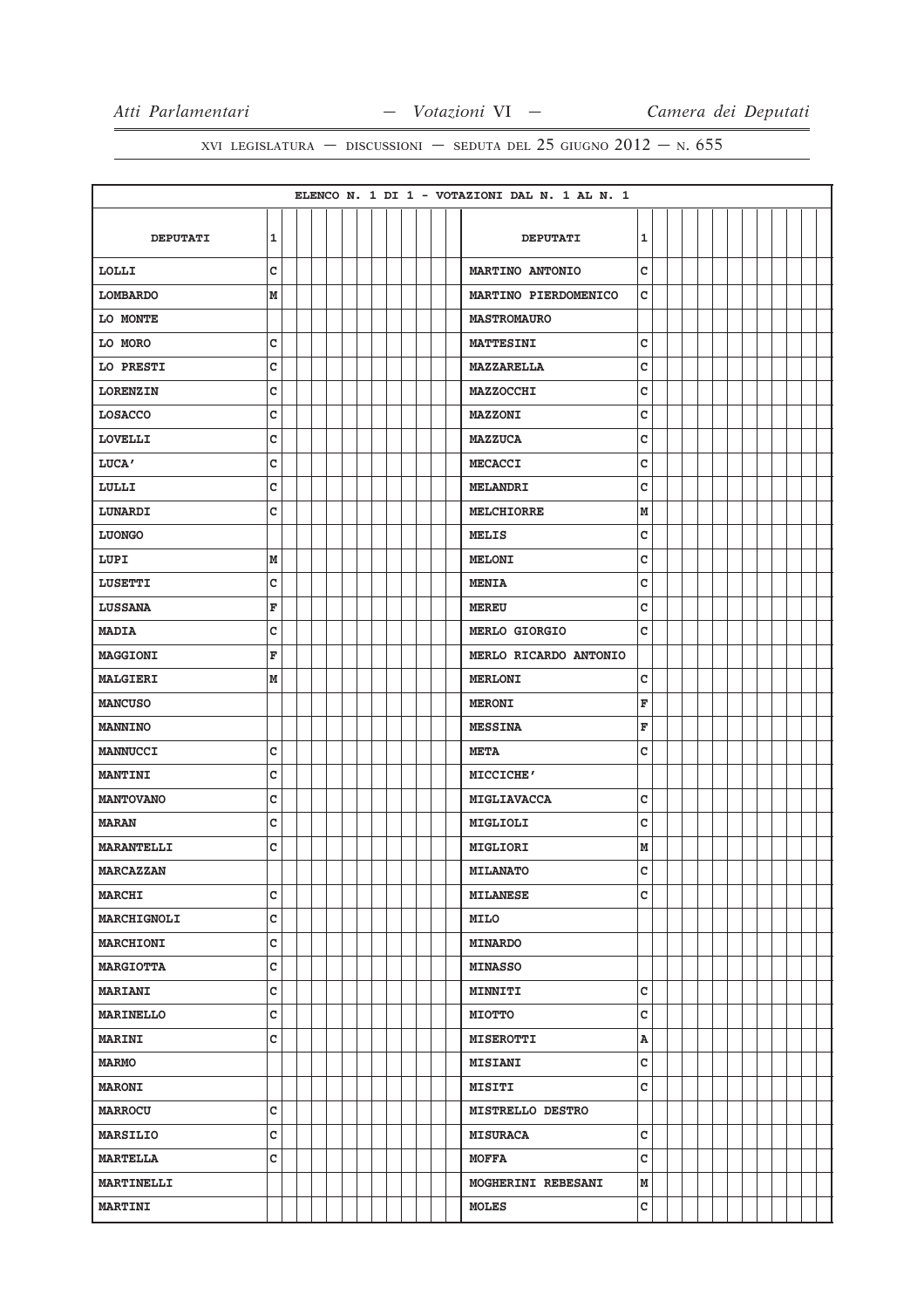|                   |              |  |  |  |  |  | ELENCO N. 1 DI 1 - VOTAZIONI DAL N. 1 AL N. 1 |
|-------------------|--------------|--|--|--|--|--|-----------------------------------------------|
|                   |              |  |  |  |  |  |                                               |
| <b>DEPUTATI</b>   | $\mathbf 1$  |  |  |  |  |  | 1<br><b>DEPUTATI</b>                          |
| <b>MOLGORA</b>    | F            |  |  |  |  |  | C<br><b>PAGLIA</b>                            |
| MOLTENI LAURA     | F            |  |  |  |  |  | F<br>PALADINI                                 |
| MOLTENI NICOLA    | F            |  |  |  |  |  | F<br><b>PALAGIANO</b>                         |
| <b>MONAI</b>      | F            |  |  |  |  |  | c<br>PALMIERI                                 |
| MONDELLO          |              |  |  |  |  |  | F<br><b>PALOMBA</b>                           |
| MONTAGNOLI        | F            |  |  |  |  |  | $\mathtt{C}$<br><b>PALUMBO</b>                |
| <b>MORASSUT</b>   |              |  |  |  |  |  | M<br><b>PANIZ</b>                             |
| <b>MORONI</b>     | C            |  |  |  |  |  | F<br>PAOLINI                                  |
| <b>MOSCA</b>      | M            |  |  |  |  |  | c<br><b>PAPA</b>                              |
| <b>MOSELLA</b>    | c            |  |  |  |  |  | <b>PARENTI</b>                                |
| МОТТА             | c            |  |  |  |  |  | c<br>PARISI ARTURO MARIO L.                   |
| MOTTOLA           | C            |  |  |  |  |  | C<br>PARISI MASSIMO                           |
| <b>MUNERATO</b>   | F            |  |  |  |  |  | F<br><b>PASTORE</b>                           |
| <b>MURA</b>       | F            |  |  |  |  |  | c<br><b>PATARINO</b>                          |
| <b>MURER</b>      | C            |  |  |  |  |  | M<br><b>PECORELLA</b>                         |
| <b>MURGIA</b>     | c            |  |  |  |  |  | c<br><b>PEDOTO</b>                            |
| <b>MURO</b>       |              |  |  |  |  |  | c<br><b>PELINO</b>                            |
| MUSSOLINI         | М            |  |  |  |  |  | c<br><b>PELUFFO</b>                           |
| <b>NACCARATO</b>  | C            |  |  |  |  |  | PEPE ANTONIO                                  |
| <b>NANNICINI</b>  | c            |  |  |  |  |  | PEPE MARIO (MISTO)                            |
| NAPOLI ANGELA     | c            |  |  |  |  |  | c<br>PEPE MARIO (PD)                          |
| NAPOLI OSVALDO    | C            |  |  |  |  |  | <b>PERINA</b>                                 |
| <b>NARDUCCI</b>   | C            |  |  |  |  |  | c<br><b>PES</b>                               |
| <b>NARO</b>       | C            |  |  |  |  |  | c<br><b>PESCANTE</b>                          |
| <b>NASTRI</b>     |              |  |  |  |  |  | C<br><b>PETRENGA</b>                          |
| <b>NEGRO</b>      |              |  |  |  |  |  | <b>PEZZOTTA</b>                               |
| <b>NICCO</b>      | c            |  |  |  |  |  | $\mathtt{C}$<br><b>PIANETTA</b>               |
| <b>NICOLUCCI</b>  | c            |  |  |  |  |  | $\mathtt{C}$<br>PICCHI                        |
| <b>NIRENSTEIN</b> |              |  |  |  |  |  | C<br><b>PICCOLO</b>                           |
| <b>NIZZI</b>      | c            |  |  |  |  |  | $\mathtt{C}$<br><b>PICIERNO</b>               |
| <b>NOLA</b>       |              |  |  |  |  |  | F<br><b>PIFFARI</b>                           |
| <b>NUCARA</b>     | M            |  |  |  |  |  | <b>PILI</b>                                   |
| <b>OCCHIUTO</b>   | c            |  |  |  |  |  | PINI                                          |
| <b>OLIVERI</b>    |              |  |  |  |  |  | $\mathtt{C}$<br><b>PIONATI</b>                |
| <b>OLIVERIO</b>   | C            |  |  |  |  |  | A<br><b>PISACANE</b>                          |
| ORLANDO ANDREA    | $\mathtt{C}$ |  |  |  |  |  | C<br>PISICCHIO                                |
| ORLANDO LEOLUCA   | М            |  |  |  |  |  | $\mathtt{C}$<br>PISO                          |
| ORSINI            |              |  |  |  |  |  | C<br>PISTELLI                                 |
| <b>OSSORIO</b>    |              |  |  |  |  |  | PITTELLI                                      |
| <b>PAGANO</b>     | C            |  |  |  |  |  | c<br>PIZZETTI                                 |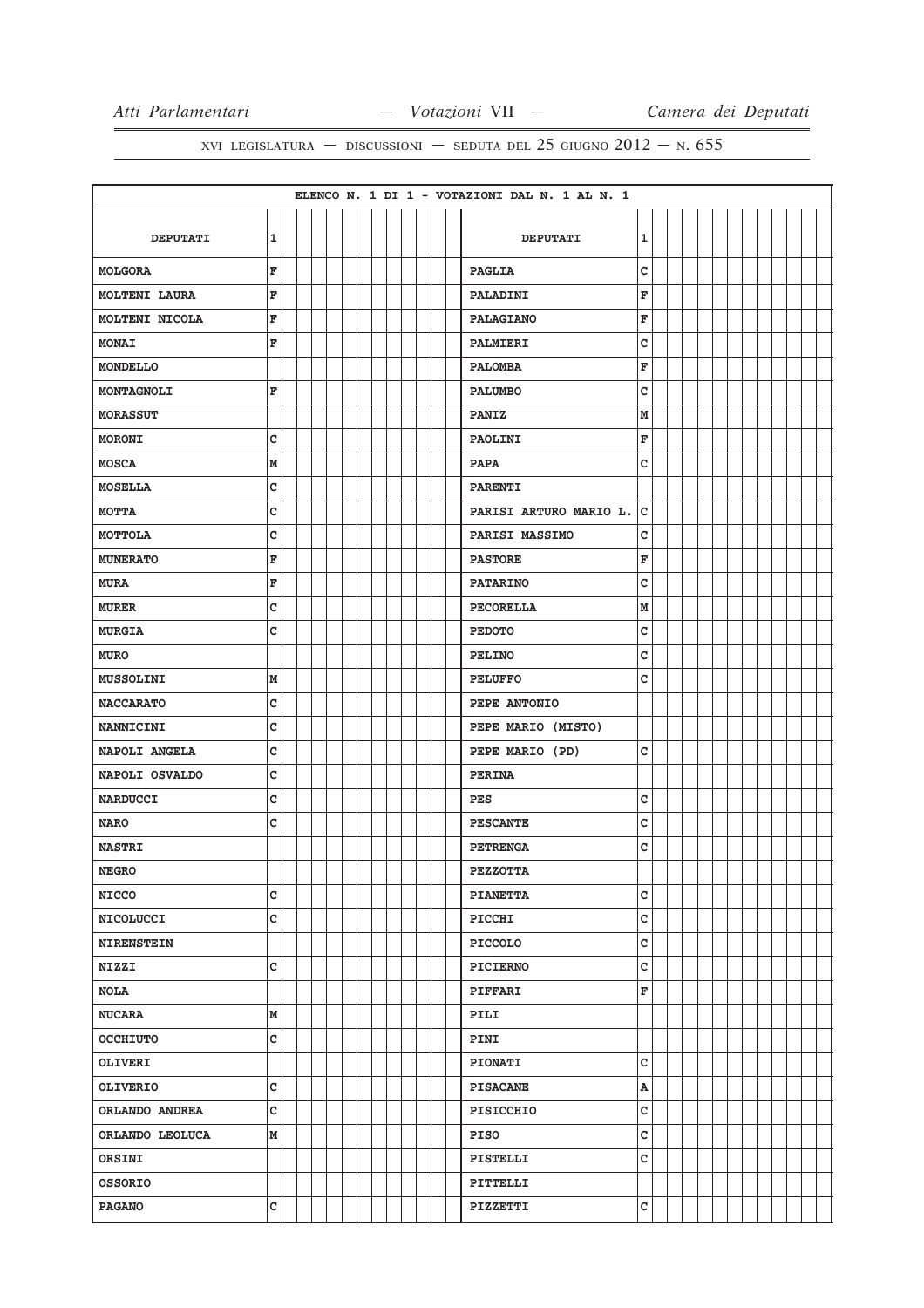|                           |              |  |  |  |  |  | ELENCO N. 1 DI 1 - VOTAZIONI DAL N. 1 AL N. 1 |             |  |  |  |  |  |
|---------------------------|--------------|--|--|--|--|--|-----------------------------------------------|-------------|--|--|--|--|--|
|                           |              |  |  |  |  |  |                                               |             |  |  |  |  |  |
| <b>DEPUTATI</b>           | $\mathbf 1$  |  |  |  |  |  | <b>DEPUTATI</b>                               | 1           |  |  |  |  |  |
| <b>PIZZOLANTE</b>         | $\mathbf c$  |  |  |  |  |  | <b>ROSSOMANDO</b>                             | C           |  |  |  |  |  |
| POLI                      | C            |  |  |  |  |  | <b>ROTA</b>                                   | F           |  |  |  |  |  |
| POLIDORI                  | C            |  |  |  |  |  | <b>ROTONDI</b>                                |             |  |  |  |  |  |
| <b>POLLASTRINI</b>        | C            |  |  |  |  |  | <b>RUBEN</b>                                  |             |  |  |  |  |  |
| POLLEDRI                  | F            |  |  |  |  |  | <b>RUBINATO</b>                               | c           |  |  |  |  |  |
| POMPILI                   | C            |  |  |  |  |  | <b>RUGGERI</b>                                |             |  |  |  |  |  |
| <b>PORCINO</b>            | F            |  |  |  |  |  | <b>RUGGHIA</b>                                | c           |  |  |  |  |  |
| <b>PORCU</b>              | $\mathbf c$  |  |  |  |  |  | <b>RUSSO ANTONINO</b>                         |             |  |  |  |  |  |
| <b>PORFIDIA</b>           | F            |  |  |  |  |  | RUSSO PAOLO                                   | М           |  |  |  |  |  |
| <b>PORTA</b>              |              |  |  |  |  |  | <b>RUVOLO</b>                                 |             |  |  |  |  |  |
| <b>PORTAS</b>             | C            |  |  |  |  |  | <b>SAGLIA</b>                                 |             |  |  |  |  |  |
| <b>PRESTIGIACOMO</b>      | c            |  |  |  |  |  | <b>SALTAMARTINI</b>                           |             |  |  |  |  |  |
| PROIETTI COSIMI           | C            |  |  |  |  |  | <b>SAMMARCO</b>                               | c           |  |  |  |  |  |
| <b>PUGLIESE</b>           |              |  |  |  |  |  | <b>SAMPERI</b>                                | c           |  |  |  |  |  |
| <b>QUARTIANI</b>          | C            |  |  |  |  |  | <b>SANGA</b>                                  | c           |  |  |  |  |  |
| <b>RAINIERI</b>           |              |  |  |  |  |  | <b>SANI</b>                                   | c           |  |  |  |  |  |
| <b>RAISI</b>              |              |  |  |  |  |  | <b>SANTAGATA</b>                              | c           |  |  |  |  |  |
| <b>RAMPELLI</b>           | C            |  |  |  |  |  | <b>SANTELLI</b>                               | c           |  |  |  |  |  |
| <b>RAMPI</b>              | C            |  |  |  |  |  | <b>SANTORI</b>                                | c           |  |  |  |  |  |
| <b>RAO</b>                | c            |  |  |  |  |  | SARDELLI                                      |             |  |  |  |  |  |
| <b>RAVETTO</b>            | c            |  |  |  |  |  | <b>SARUBBI</b>                                | c           |  |  |  |  |  |
| <b>RAZZI</b>              | $\mathbf{C}$ |  |  |  |  |  | <b>SAVINO</b>                                 | C           |  |  |  |  |  |
| <b>REALACCI</b>           | C            |  |  |  |  |  | <b>SBAI</b>                                   |             |  |  |  |  |  |
| <b>RECCHIA</b>            | c            |  |  |  |  |  | <b>SBROLLINI</b>                              | c           |  |  |  |  |  |
| <b>REGUZZONI</b>          |              |  |  |  |  |  | <b>SCAJOLA</b>                                | c           |  |  |  |  |  |
| <b>REPETTI</b>            | c            |  |  |  |  |  | <b>SCALERA</b>                                |             |  |  |  |  |  |
| <b>RIA</b>                | c            |  |  |  |  |  | <b>SCALIA</b>                                 | C           |  |  |  |  |  |
| <b>RIGONI</b>             | M            |  |  |  |  |  | <b>SCANDEREBECH</b>                           | c           |  |  |  |  |  |
| <b>RIVOLTA</b>            | F            |  |  |  |  |  | <b>SCANDROGLIO</b>                            | c           |  |  |  |  |  |
| <b>ROCCELLA</b>           | $\mathbf c$  |  |  |  |  |  | <b>SCAPAGNINI</b>                             | C           |  |  |  |  |  |
| <b>ROMANI</b>             |              |  |  |  |  |  | <b>SCARPETTI</b>                              | c           |  |  |  |  |  |
| <b>ROMANO</b>             |              |  |  |  |  |  | <b>SCELLI</b>                                 | c           |  |  |  |  |  |
| <b>ROMELE</b>             | C            |  |  |  |  |  | <b>SCHIRRU</b>                                | c           |  |  |  |  |  |
| <b>RONCHI</b>             | c            |  |  |  |  |  | SCILIPOTI                                     | $\mathbf F$ |  |  |  |  |  |
| <b>RONDINI</b>            | F            |  |  |  |  |  | <b>SERENI</b>                                 | c           |  |  |  |  |  |
| <b>ROSATO</b>             | $\mathbf c$  |  |  |  |  |  | <b>SERVODIO</b>                               | c           |  |  |  |  |  |
| <b>ROSSA</b>              | $\mathbf c$  |  |  |  |  |  | SILIQUINI                                     |             |  |  |  |  |  |
| ROSSI LUCIANO             | c            |  |  |  |  |  | <b>SIMEONI</b>                                | c           |  |  |  |  |  |
| <b>ROSSI MARIAROSARIA</b> |              |  |  |  |  |  | <b>SIMONETTI</b>                              | $\mathbf F$ |  |  |  |  |  |
| <b>ROSSO</b>              | c            |  |  |  |  |  | <b>SIRAGUSA</b>                               | c           |  |  |  |  |  |